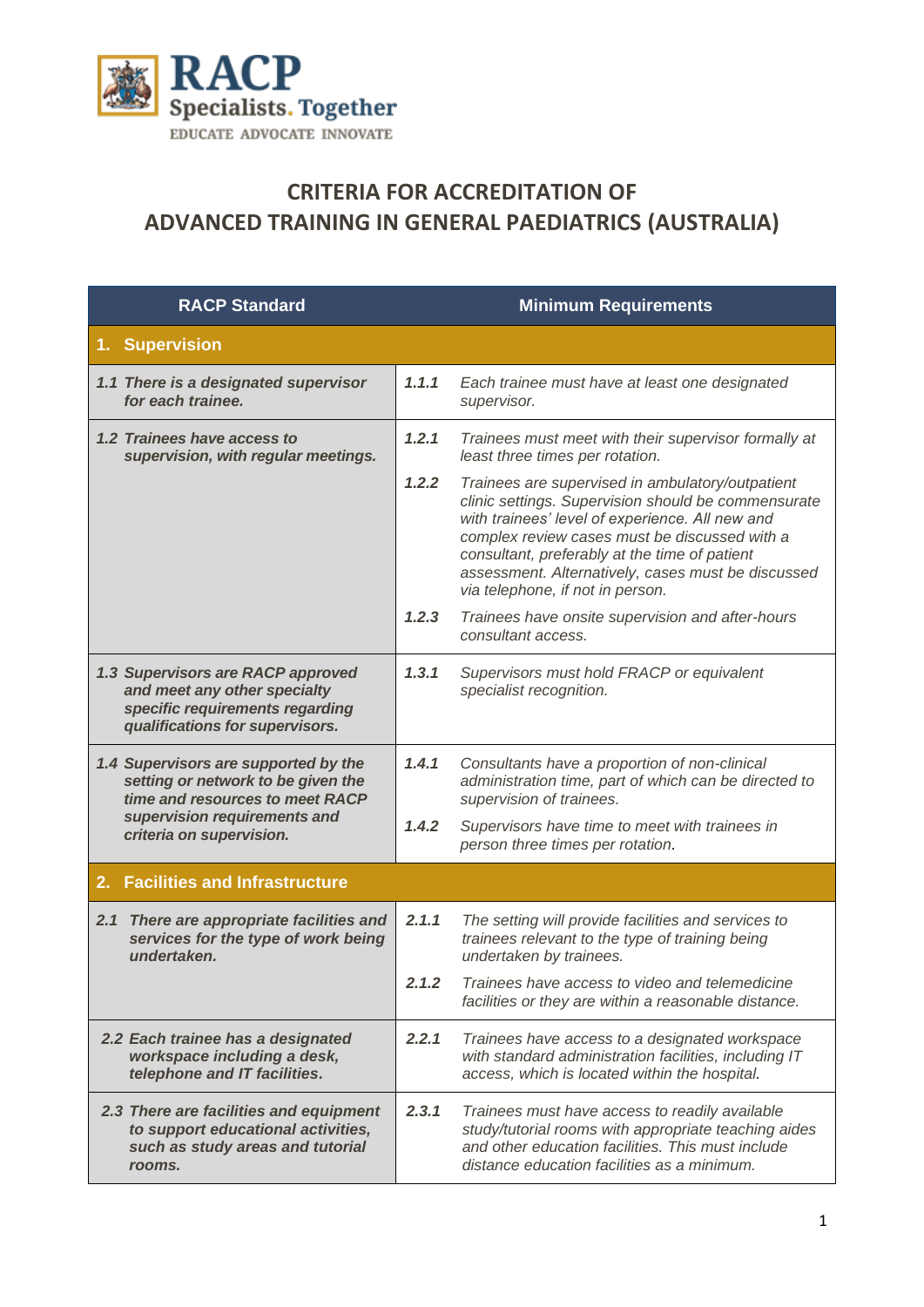

## **3. Profile of Work**

| 3.1 The setting shall provide a suitable<br>workload and appropriate range of<br>work. | 3.1.1 Trainees have a suitable workload and appropriate<br>range of work determined by the General Paediatrics<br><b>Advanced Training Curriculum, the Advanced</b><br><b>Training in General Paediatrics Program</b><br><b>Requirements Handbook and Professional</b><br><b>Qualities Curriculum.</b>                                                                                                                                                                                                                                                                                                                                                                                                                                                                                                                             |
|----------------------------------------------------------------------------------------|------------------------------------------------------------------------------------------------------------------------------------------------------------------------------------------------------------------------------------------------------------------------------------------------------------------------------------------------------------------------------------------------------------------------------------------------------------------------------------------------------------------------------------------------------------------------------------------------------------------------------------------------------------------------------------------------------------------------------------------------------------------------------------------------------------------------------------|
|                                                                                        | 3.1.2 Trainees must have clinical involvement in a range of<br>conditions that reflect the General Paediatrics<br>Advanced Training Curriculum and are codified in the<br>trainee's Learning Needs Analysis (LNA) as such that<br>over the three years of fulltime Advanced Training, the<br>majority of curricular domains and learning objectives<br>are achieved.                                                                                                                                                                                                                                                                                                                                                                                                                                                               |
|                                                                                        | 3.1.3 For General Paediatrics - Without a perinatal<br>component accreditation:                                                                                                                                                                                                                                                                                                                                                                                                                                                                                                                                                                                                                                                                                                                                                    |
|                                                                                        | The setting is expected to have a minimum of:<br>Four designated paediatric medical inpatient beds<br>$\bullet$<br>3000 paediatric emergency department<br>$\bullet$<br>presentations per annum<br>400 paediatric medical admissions to hospital via<br>the emergency department per annum<br>At least one general paediatric outpatient clinic per<br>$\bullet$<br>week for trainee attendance                                                                                                                                                                                                                                                                                                                                                                                                                                    |
|                                                                                        | 3.1.4 For General Paediatrics - With a perinatal<br>component accreditation:                                                                                                                                                                                                                                                                                                                                                                                                                                                                                                                                                                                                                                                                                                                                                       |
|                                                                                        | In addition to the minimum requirements for<br>accreditation for General Paediatrics - Without a<br>perinatal component (3.1.3), the setting is expected to<br>have:<br>Minimum 500 deliveries per annum<br>A special care nursery which:<br>Has at least four cots<br>$\circ$<br>Has trainees attending deliveries and<br>$\circlearrowright$<br>providing aftercare for babies from 34 weeks<br>in gestation<br>Has minimum 100 admissions per annum<br>Has trainees regularly undertaking baby<br>$\circ$<br>checks<br>Is staffed by a general paediatrician or a dual<br>$\circ$<br>trained general paediatrician/neonatologist<br>Is part of the general paediatrics unit, not a<br>$\circ$<br>separate neonatal unit<br>Has trainees on the general paediatrics unit<br>$\circlearrowright$<br>roster, not a separate roster |
|                                                                                        | 3.1.5 For Rural accreditation:                                                                                                                                                                                                                                                                                                                                                                                                                                                                                                                                                                                                                                                                                                                                                                                                     |
|                                                                                        | The setting:<br>Must be Australian Statistical Geography Standard<br>- Remoteness Area (ASGS-RA) 2-5<br>Must not be accredited as a Level 2 or Level 3<br>teaching hospital for Basic Paediatric Training                                                                                                                                                                                                                                                                                                                                                                                                                                                                                                                                                                                                                          |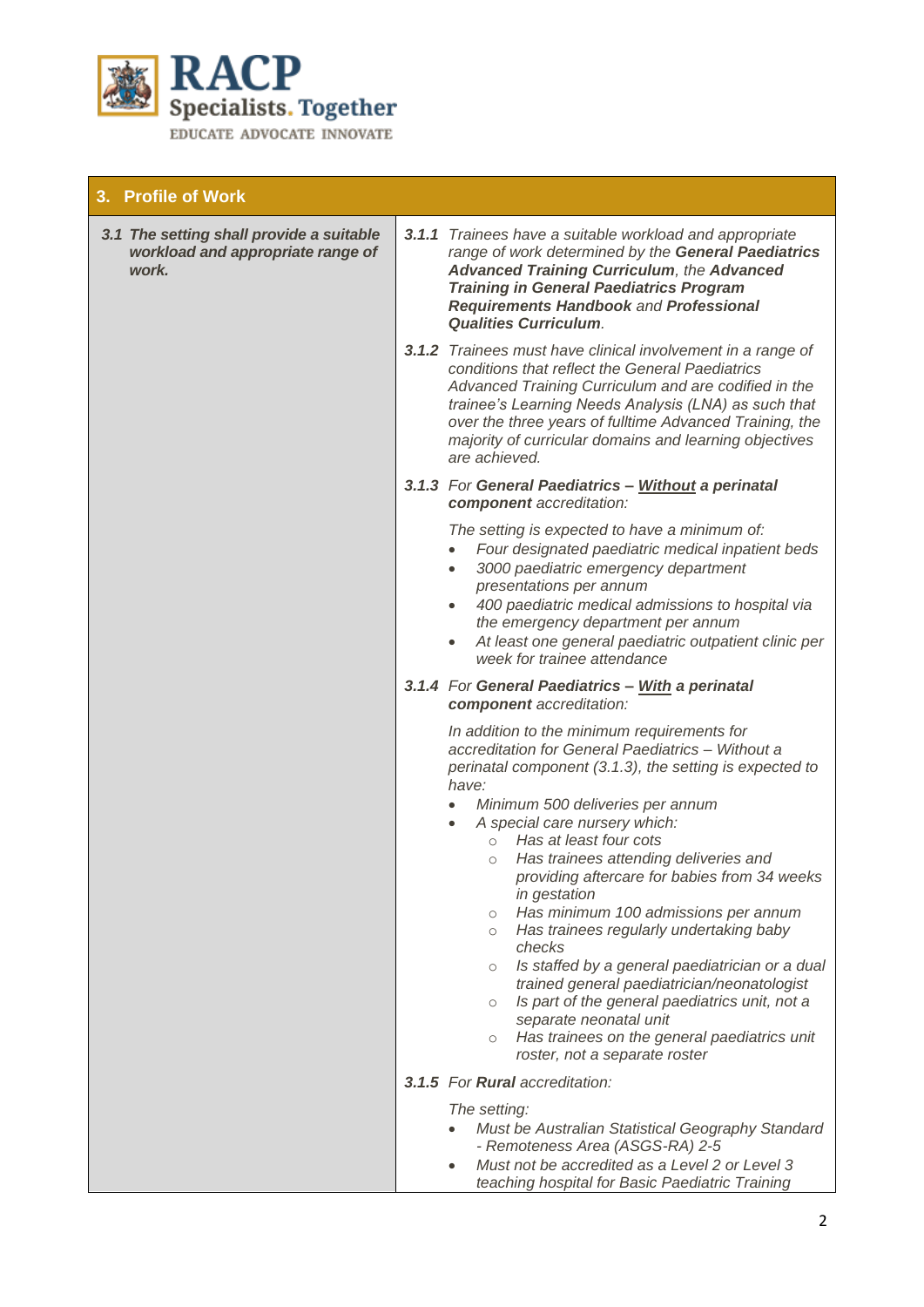

|  | Must not have any subspecialty departments<br>$\bullet$<br>staffed by a subspecialist exclusively practicing in<br>the specialty<br>Must meet the minimum requirements for General<br>$\bullet$<br>Paediatrics - With a perinatal component (3.1.4) or<br>General Paediatrics - Without a perinatal<br>component (3.1.3)                                                                                                                                                                    |
|--|---------------------------------------------------------------------------------------------------------------------------------------------------------------------------------------------------------------------------------------------------------------------------------------------------------------------------------------------------------------------------------------------------------------------------------------------------------------------------------------------|
|  | 3.1.6 For Acute Care (ED) accreditation:                                                                                                                                                                                                                                                                                                                                                                                                                                                    |
|  | The emergency department at the setting must:<br>Be accredited as a Paediatric Emergency<br>Department by the Australasian College for<br><b>Emergency Medicine (ACEM)</b><br>0R                                                                                                                                                                                                                                                                                                            |
|  | Be accredited for Paediatric Logbook accreditation<br>by ACEM and:<br>Have a specific paediatric area<br>$\circ$<br>Be staffed by a Fellow for Paediatric<br>$\circ$<br>Emergency Departments as defined in item<br>1.5 of the FACEM Training Program Site<br>Accreditation - Requirements<br>Have trainees on a specific paediatric roster,<br>$\circ$<br>not on the general emergency department<br>roster<br>Have a weekly paediatric emergency<br>$\circ$<br>medicine education program |
|  | 3.1.7 For Acute Care (PICU) accreditation:                                                                                                                                                                                                                                                                                                                                                                                                                                                  |
|  | The paediatric intensive care unit at the setting must:<br>Be accredited as a tertiary referral Paediatric<br>$\bullet$<br>Intensive Care Unit by the College of Intensive<br>Care Medicine of Australia and New Zealand<br>Have trainees on a specific paediatric roster, not<br>$\bullet$<br>on the general/adult intensive care unit roster                                                                                                                                              |
|  | 3.1.8 For Acute Care (NICU - Perinatal Centre)<br>accreditation:                                                                                                                                                                                                                                                                                                                                                                                                                            |
|  | The neonatal intensive care unit at the setting must:<br>Be accredited for core training in a perinatal centre<br>for Advanced Training in Neonatal/Perinatal<br>Medicine (Australian settings only)<br>Have trainees on a specific neonatal intensive care<br>$\bullet$<br>unit roster, not part of the general paediatrics<br>roster                                                                                                                                                      |
|  | 3.1.9 For Acute Care (NICU - Children's Hospital)<br>accreditation:                                                                                                                                                                                                                                                                                                                                                                                                                         |
|  | This type of accreditation is for children's hospitals with<br>neonatal units that are mainly surgical units and do not<br>provide any perinatal experience.                                                                                                                                                                                                                                                                                                                                |
|  | The neonatal intensive care unit at the setting must:<br>Be accredited for Advanced Training in<br>Neonatal/Perinatal Medicine (Australian settings<br>only)                                                                                                                                                                                                                                                                                                                                |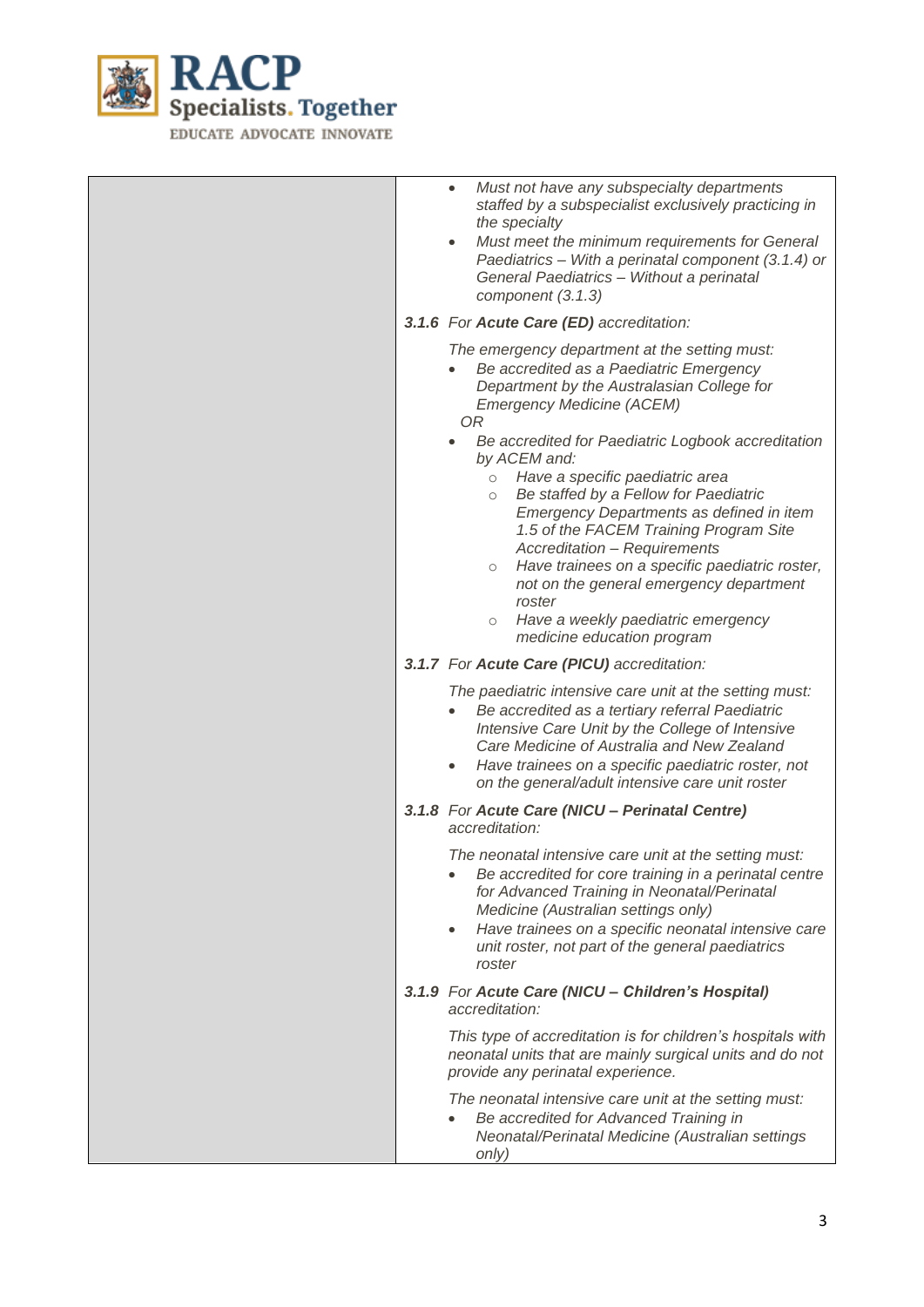

|                                                                                                                                                                      | Have trainees on a specific neonatal intensive care<br>$\bullet$<br>unit roster, not part of the general paediatrics<br>roster                                                                                                                                                                                                                                                                                                                                                                                                                                                                                                                                                                                                                                                                                                                                                                                                                                                                                                            |  |  |
|----------------------------------------------------------------------------------------------------------------------------------------------------------------------|-------------------------------------------------------------------------------------------------------------------------------------------------------------------------------------------------------------------------------------------------------------------------------------------------------------------------------------------------------------------------------------------------------------------------------------------------------------------------------------------------------------------------------------------------------------------------------------------------------------------------------------------------------------------------------------------------------------------------------------------------------------------------------------------------------------------------------------------------------------------------------------------------------------------------------------------------------------------------------------------------------------------------------------------|--|--|
|                                                                                                                                                                      | 3.1.10 For Acute Care (NETS) accreditation:                                                                                                                                                                                                                                                                                                                                                                                                                                                                                                                                                                                                                                                                                                                                                                                                                                                                                                                                                                                               |  |  |
|                                                                                                                                                                      | The newborn emergency transport service (NETS)<br>must be accredited for core training in neonatal<br>retrieval services for Advanced Training in<br>Neonatal/Perinatal Medicine.                                                                                                                                                                                                                                                                                                                                                                                                                                                                                                                                                                                                                                                                                                                                                                                                                                                         |  |  |
|                                                                                                                                                                      | 3.1.11 For Community/Developmental accreditation:                                                                                                                                                                                                                                                                                                                                                                                                                                                                                                                                                                                                                                                                                                                                                                                                                                                                                                                                                                                         |  |  |
|                                                                                                                                                                      | The setting must have a dedicated community<br>education program accessible to all trainees<br>undertaking their core Community/Developmental<br>training<br>Community, developmental, and child protection<br>$\bullet$<br>positions must be accredited for the respective<br>type of core and/or non-core clinical training for<br>Advanced Training in Community Child Health<br>Adolescent medicine positions must be accredited<br>$\bullet$<br>for Core Training A and/or Core Training B for<br>Advanced Training in Adolescent and Young Adult<br>Medicine<br>Child and adolescent psychiatry positions must be<br>$\bullet$<br>accredited by the Royal Australian and New<br>Zealand College of Psychiatrists<br>Rehabilitation positions must be accredited for<br>٠<br>core training for Advanced Training in Paediatric<br><b>Rehabilitation Medicine</b><br>Palliative care positions must be accredited for<br>$\bullet$<br>core paediatric palliative care training for<br><b>Advanced Training in Palliative Medicine</b> |  |  |
| 3.2 Trainees participate in quality and<br>safety activities.                                                                                                        | 3.2.1 Trainees will participate in quality assurance programs<br>including morbidity and mortality reviews and audits.                                                                                                                                                                                                                                                                                                                                                                                                                                                                                                                                                                                                                                                                                                                                                                                                                                                                                                                    |  |  |
| 3.3 There is the capacity for project<br>work (including research) and<br>ongoing training.                                                                          | <b>3.3.1</b> Trainees have access to evidence-based medicine<br>activities such as research, clinical trials, and audits.                                                                                                                                                                                                                                                                                                                                                                                                                                                                                                                                                                                                                                                                                                                                                                                                                                                                                                                 |  |  |
| 4. Teaching and Learning                                                                                                                                             |                                                                                                                                                                                                                                                                                                                                                                                                                                                                                                                                                                                                                                                                                                                                                                                                                                                                                                                                                                                                                                           |  |  |
| 4.1 There is an established training<br>program or educational activities<br>such as multidisciplinary meetings,<br>academic meetings, rounds, and<br>journal clubs. | 4.1.1<br>Consultant led handover must occur a minimum of<br>five days per week.                                                                                                                                                                                                                                                                                                                                                                                                                                                                                                                                                                                                                                                                                                                                                                                                                                                                                                                                                           |  |  |
|                                                                                                                                                                      | 4.1.2<br>Consultant or senior Advanced Trainee led ward<br>rounds must be conducted a minimum of five days<br>per week.                                                                                                                                                                                                                                                                                                                                                                                                                                                                                                                                                                                                                                                                                                                                                                                                                                                                                                                   |  |  |
|                                                                                                                                                                      | 4.1.3<br>Trainees have teaching responsibilities as part of<br>their role.                                                                                                                                                                                                                                                                                                                                                                                                                                                                                                                                                                                                                                                                                                                                                                                                                                                                                                                                                                |  |  |
|                                                                                                                                                                      | 4.1.4<br>Trainees have access to a formal education<br>program. This will include at least two of the<br>following – journal club, lecture program, supervision<br>sessions. There must at least one educational<br>activity per week.                                                                                                                                                                                                                                                                                                                                                                                                                                                                                                                                                                                                                                                                                                                                                                                                    |  |  |